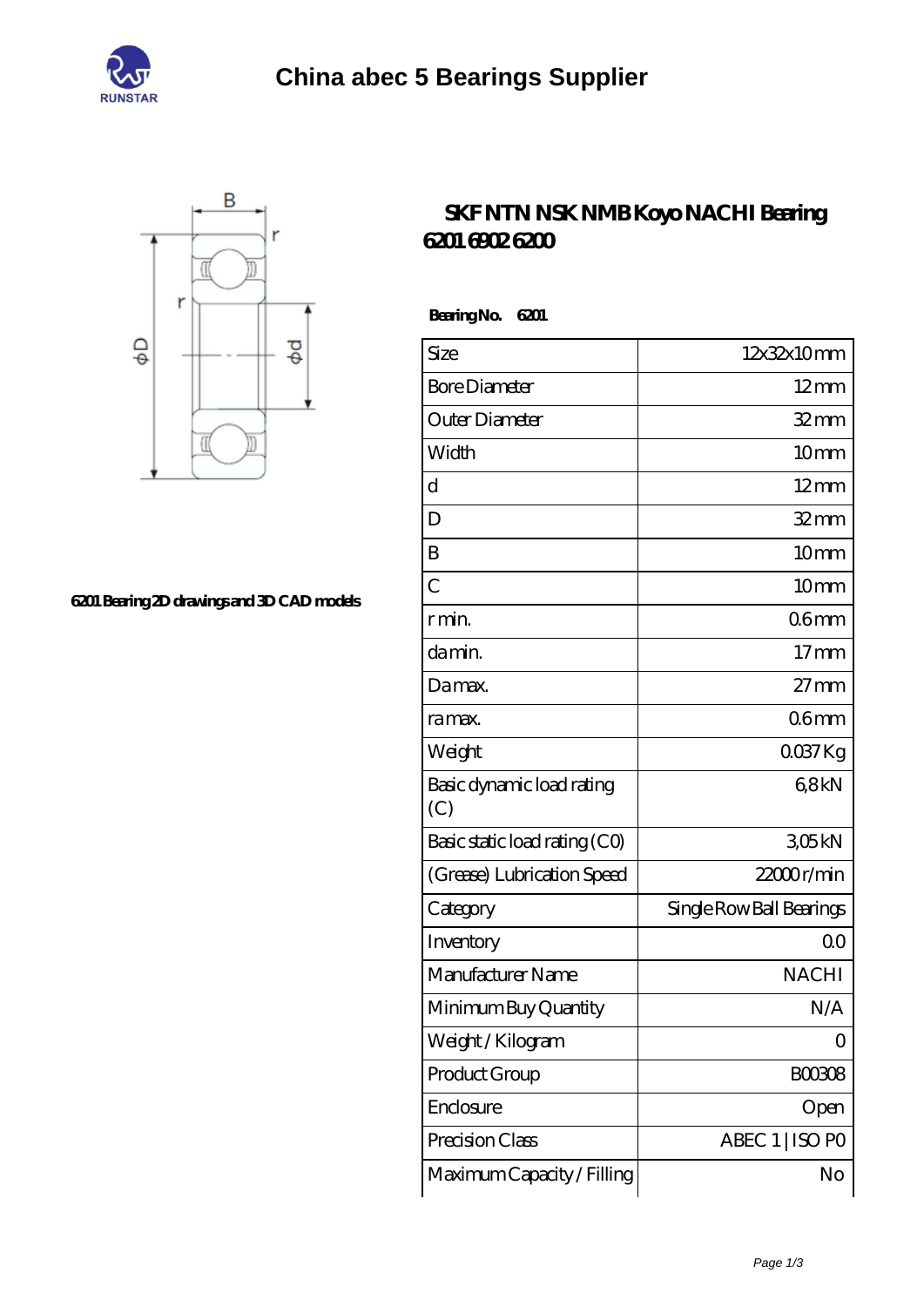

**[China abec 5 Bearings Supplier](https://njvti.org)**

| Slot                             |                                                                                                                                                                                                                            |
|----------------------------------|----------------------------------------------------------------------------------------------------------------------------------------------------------------------------------------------------------------------------|
| Rolling Element                  | <b>Ball Bearing</b>                                                                                                                                                                                                        |
| Snap Ring                        | No                                                                                                                                                                                                                         |
| <b>Internal Special Features</b> | No                                                                                                                                                                                                                         |
| Cage Material                    | Steel                                                                                                                                                                                                                      |
| Internal Clearance               | CO-Medium                                                                                                                                                                                                                  |
| Inch - Metric                    | Metric                                                                                                                                                                                                                     |
| Long Description                 | 12MM Bore; 32MM<br>Outside Diameter; 10MM<br>Outer Race Width; Open;<br>Ball Bearing, ABEC 1   ISO<br>PQ No Filling Slot; No Snap<br>Ring, No Internal Special<br>Features; CO Medium<br>Internal Clearance; Steel<br>Cage |
| <b>Other Features</b>            | Deep Groove                                                                                                                                                                                                                |
| Category                         | Single Row Ball Bearing                                                                                                                                                                                                    |
| <b>UNSPSC</b>                    | 31171504                                                                                                                                                                                                                   |
| Harmonized Tariff Code           | 8482105068                                                                                                                                                                                                                 |
| Noun                             | Bearing                                                                                                                                                                                                                    |
| <b>Keyword String</b>            | Ball                                                                                                                                                                                                                       |
| Manufacturer URL                 | http://www.nachiamerica.c<br>om                                                                                                                                                                                            |
| Weight/LBS                       | 0081                                                                                                                                                                                                                       |
| Bore                             | Q472Inch   12Millimeter                                                                                                                                                                                                    |
| Outside Diameter                 | 1.26Inch   32 Millimeter                                                                                                                                                                                                   |
| Outer Race Width                 | 0.394 Inch   10 Millimeter                                                                                                                                                                                                 |
| Inner Race Width                 | OInch   OMillimeter                                                                                                                                                                                                        |
| <b>Bore Type</b>                 | Cylindrical Bore                                                                                                                                                                                                           |
| Configuration                    | Single Row                                                                                                                                                                                                                 |
| <b>Bore Size</b>                 | $12 \text{mm}$                                                                                                                                                                                                             |
| Width                            | 10 <sub>mm</sub>                                                                                                                                                                                                           |
| Fillet Radius/Chamfer            | 06 <sub>mm</sub>                                                                                                                                                                                                           |
|                                  |                                                                                                                                                                                                                            |